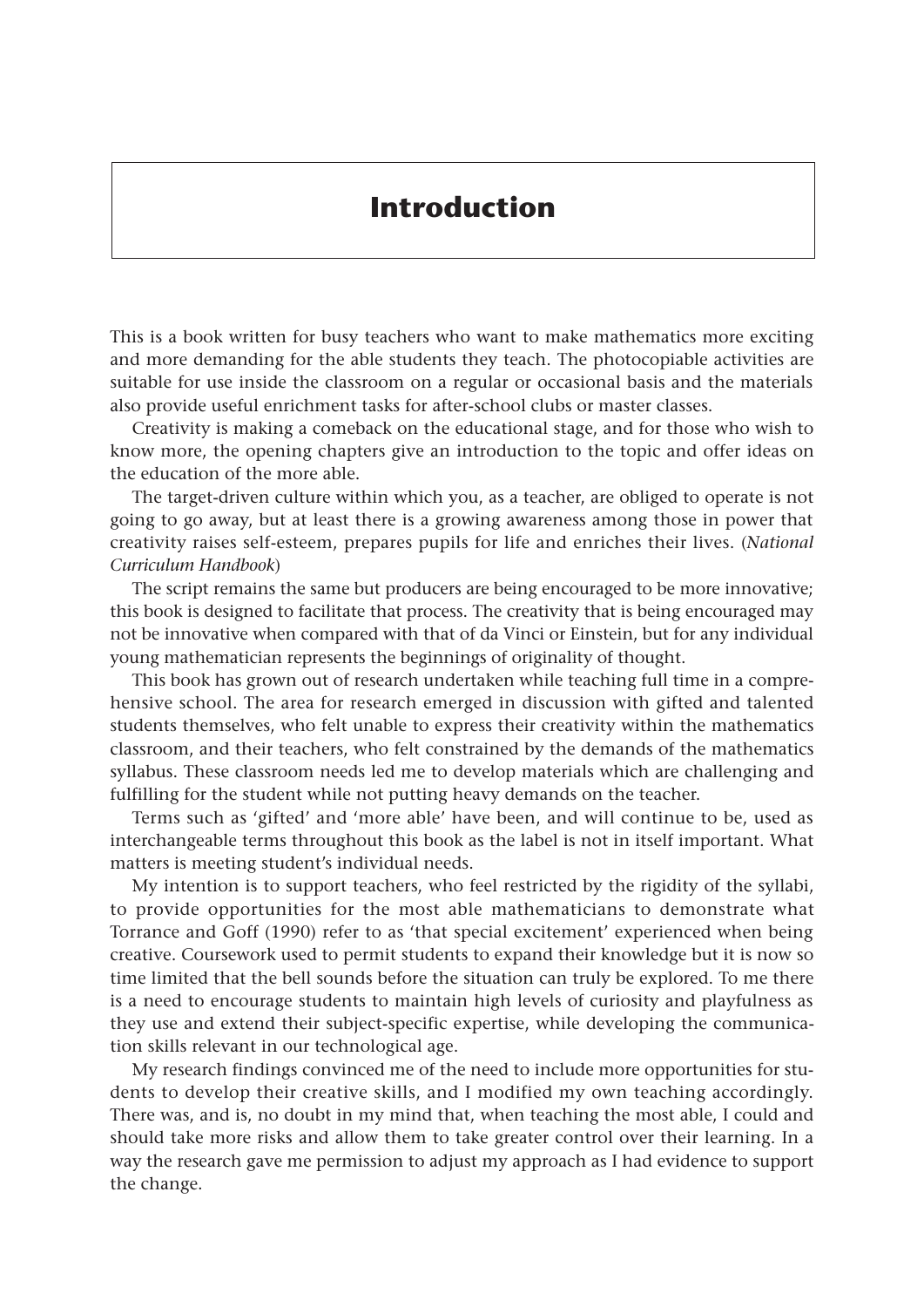Not all teachers have such a professional development opportunity and in today's classrooms the teacher of mathematics may or may not be a specialist. Diverting from the straight and narrow of any imposed curriculum requires greater risk-taking on the part of the teacher, and it is more difficult to take such risk if one lacks confidence in knowing all the possible avenues that gifted students might explore and in one's ability to follow the footsteps.

My intention is to support a move away from the view of teacher-giver and pupilreceiver model towards a teacher as facilitator approach – to me an inevitable step if mathematically gifted students are to reach their potential. Such a move does not require the teacher to have all the answers but to have strategies for finding them. The situation is then less threatening to the teacher, as there is no requirement to know all there is to know. In a democratic classroom atmosphere there is an acceptance that every individual has a part to play in reaching a solution.

The book is in two parts that may, if preferred, be read independently. Reading Part A does, however, help with understanding the nature of the tasks in Part B. Part A is an introduction to some of the background literature, considering what is meant by the term 'creativity' and how teaching attitudes might impact on its development. Part B contains photocopiable activities that may be used within the classroom or as enrichment activities primarily for students aged 11 to 14 years. While most activities have been designed for small groups of able mathematicians, it is possible to use many with the whole class or with individuals. Activities are planned so that progressively more control may be handed over to the student. How much or how little mathematical freedom is given to the student is a choice made by the teacher through considered selection of the activity.

Early chapters in Part B offer structured activities and leave the control with the teacher, but as the book progresses more and more control is handed over from the teacher to the student.

Teachers' notes give guidance on the use of the materials but the main recommendation is that examples towards the end of the book should not be used with students who have had no previous experience of freedom over the direction of their mathematical work.

The notes allow the teacher to consider in advance:

- necessary existing knowledge using the National Curriculum progress information website at www.ncaction.org.uk/subjects/maths/progress.htm
- lesson objectives (The open-ended nature of the activities means that there may well be some learning outcomes which have not been anticipated!)
- **■** grouping
- **■** equipment
- **■** minimum time
- suggested outcomes.

Those teachers who use the activities frequently will notice some repetition of information, but this is unavoidable if each task is also to be accessible on a stand-alone basis.

Activities are not differentiated by year group or age because any activity could be suitable for any group. The range of ability within the 'most able' is such that you, as a teacher, are best placed to decide whether or not any particular task is appropriate.